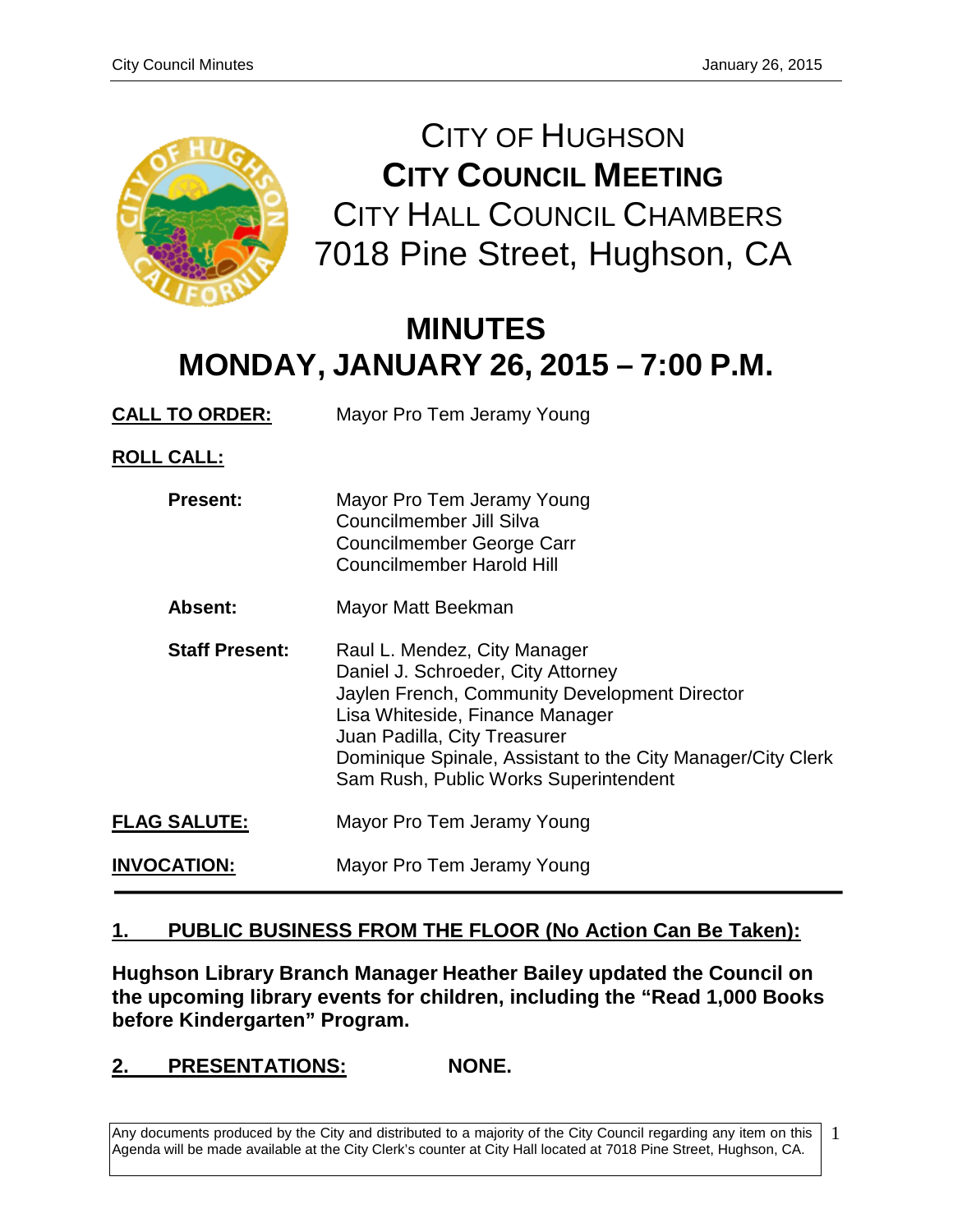# **3. CONSENT CALENDAR:**

**All items listed on the Consent Calendar are to be acted upon by a single action of the City Council unless otherwise requested by an individual Councilmember for special consideration. Otherwise, the recommendation of staff will be accepted and acted upon by roll call vote.**

- **3.1:** Approve the Minutes of the Regular Meeting of January 12, 2015.
- **3.2:** Approve the Warrants Register.
- **3.3:** Approve the Treasurer's Report for November 2014.
- **3.4:** Consider Resolution No. 2015-02, Authorizing Staff to Dispose of Surplus Property as required in the Hughson Municipal Code, Chapter 3.08.
- **3.5:** Approve the Professional Service Agreement with MCR Engineering for Contract Municipal Water Engineering and Planning Services and Authorize the Mayor to Execute the Professional Service Agreement with MCR Engineering.

**Mayor Pro Tem Young pulled Consent Calendar Items 3.2 and 3.3.**

**Councilmember Silva pulled Consent Calendar Item 3.5.** 

**CARR/HILL 4-0 (BEEKMAN-Absent) motion passes to approve Consent Calendar Items 3.1 and 3.4.**

**Mayor Pro Tem Young asked for clarifications on payments listed in the warrants and the SLESF fund account listed in the Treasurer's Report. Staff provided responses to his questions.**

**YOUNG/SILVA 4-0 (BEEKMAN-Absent) motion passes to approve Consent Calendar Items 3.2, 3.3, and 3.5.** 

# **4. UNFINISHED BUSINESS: NONE.**

# **5. PUBLIC HEARING TO CONSIDER THE FOLLOWING: NONE.**

## **6. NEW BUSINESS:**

**6.1:** Discuss and provide direction to City staff on the draft Request for Proposals (RFP) for the Collection and Transportation of Refuse in the City of Hughson.

### **Assistant to the City Manager Spinale presented the Staff Report and a PowerPoint presentation on this item. The presentation provided an overview of**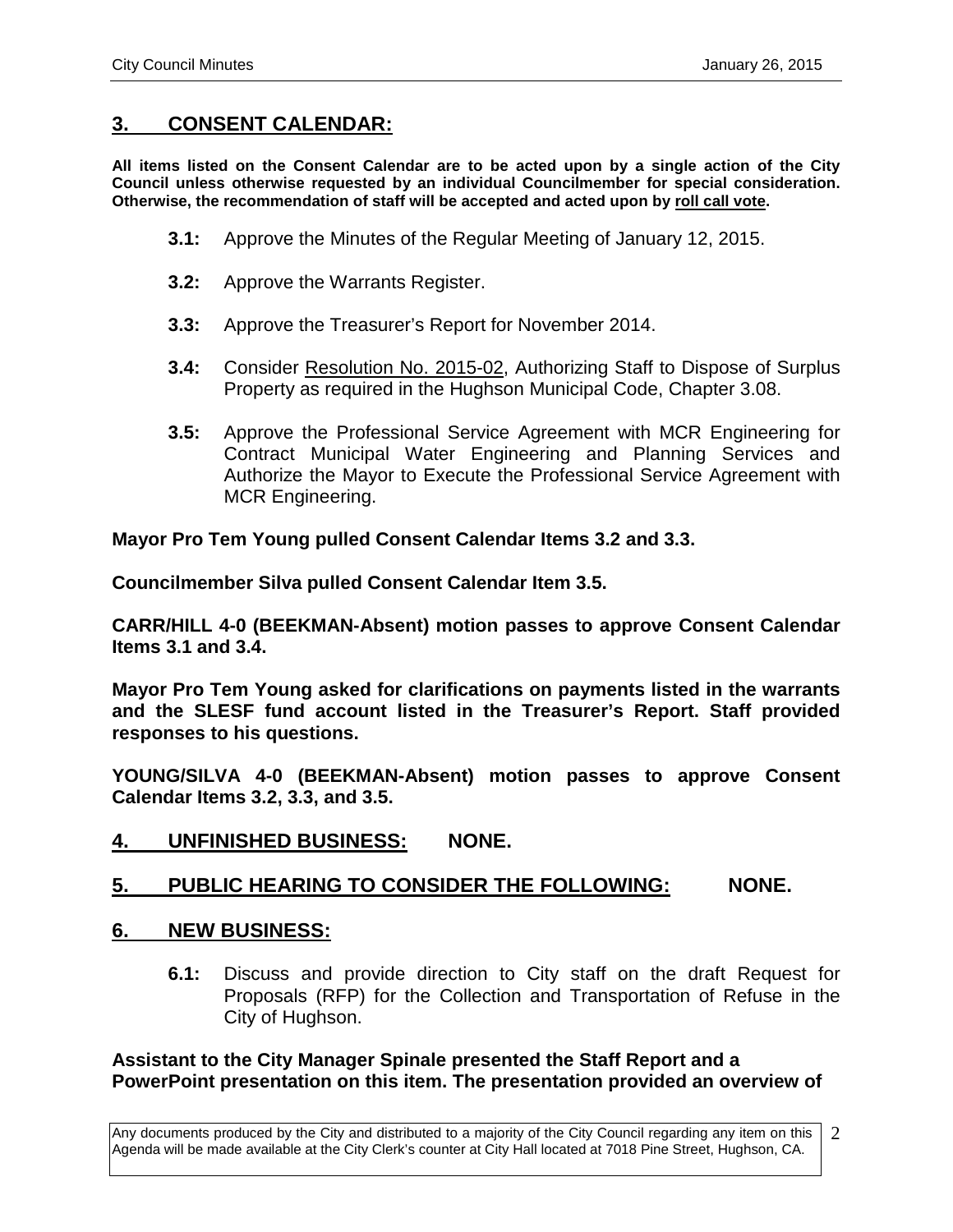**the history of the current franchise agreement and the services provided within the agreement with Waste Management, Inc.** 

**Council provided direction and feedback to staff regarding the Request for Proposal document. Staff will incorporate Council's feedback as directed and move forward with releasing the Request for Proposal.** 

**No formal action was taken on this item.** 

## **7. CORRESPONDENCE:**

**7.1:** Update of the Hatch Road and Santa Fe Avenue Signal Project.

### **Community Development Director French updated the Council on this item.**

**7.2:** Economic Development Committee Agenda for January 26, 2015**.** 

## **8. COMMENTS:**

**8.1:** Staff Reports and Comments: (Information Only – No Action)

| <b>City Manager:</b> | City Manager Mendez updated the<br>Council that he plans to attend the<br>League of California Cities<br><b>City</b><br>Manager's Conference in<br>San<br>Francisco January 28-30, 2015. He<br>also updated the Council on a Budget<br>and Finance Subcommittee Meeting<br>scheduled for February 5 and a 2+2<br>Fire meeting on February 11. |
|----------------------|-----------------------------------------------------------------------------------------------------------------------------------------------------------------------------------------------------------------------------------------------------------------------------------------------------------------------------------------------|
|                      | City Manager Mendez advised the<br><b>Council that both he and Assistant to</b><br>the City Manager Spinale attended<br>the Youth Mentoring Summit, hosted<br>by Sierra Vista, and that he will<br>participate in the Read Across<br>America Event on March 2 with the<br>local elementary school.                                            |
| <b>City Clerk:</b>   | City Clerk Spinale advised the<br>Council that all future City Council<br><b>Agendas and Reports will be sent out</b><br>on the Thursdays before the<br>meetings, and that the Council will                                                                                                                                                   |

<sup>3</sup>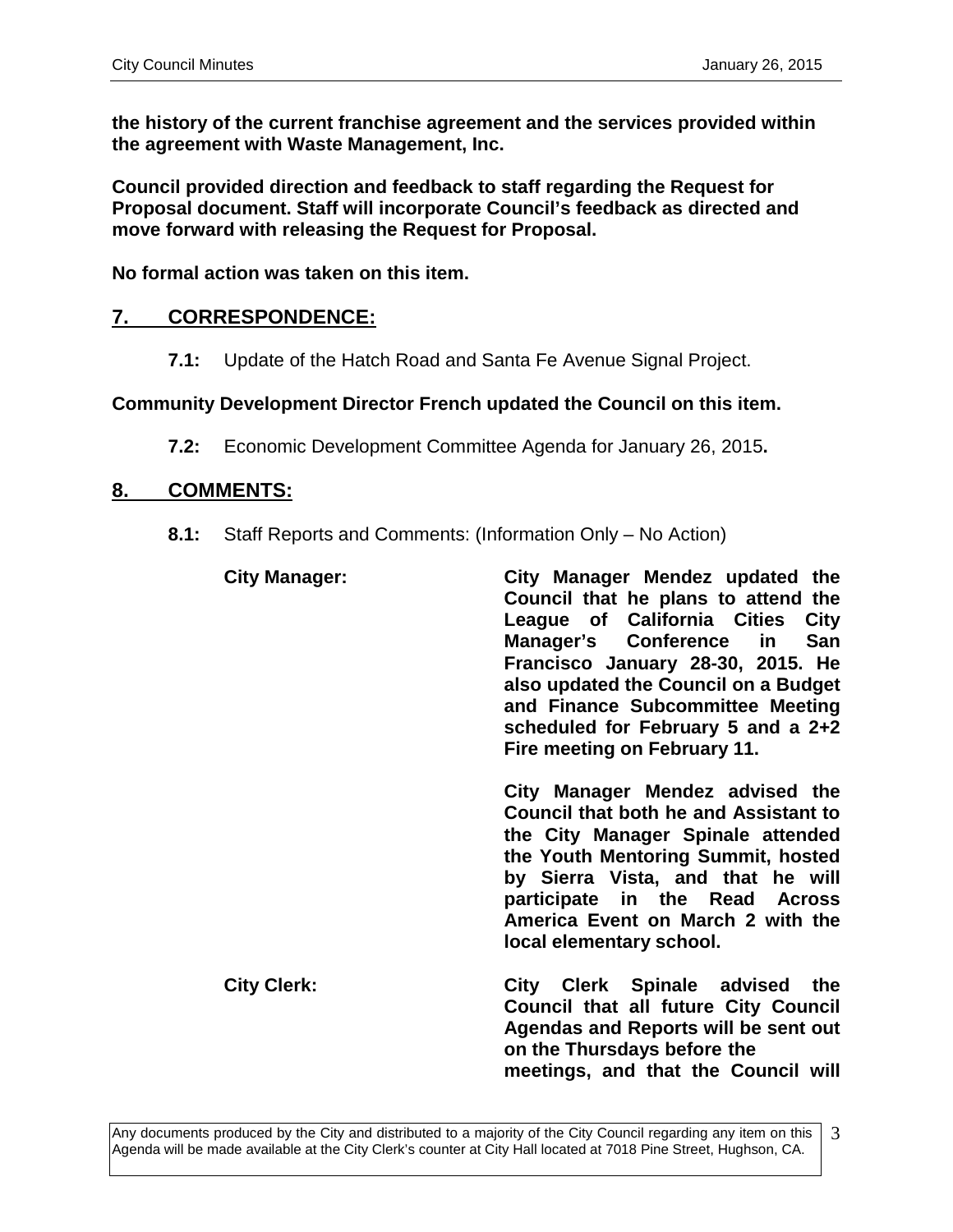**receive their Form 700 packets at the February 9 meeting.** 

**Community Development Director: Community Development Director updated the Council on a potential Farmer's Market project that was presented to the Economic Development Committee, and that the Parks and Recreation Commission is currently working on a Smoke Free Parks Ordinance to recommend to the City Council.**

**Director of Finance:**

**Police Services:**

**City Attorney: City Attorney Schroeder updated the Council on the Seventh Acquisition Project and advised that staff would present this item at the February 9 meeting.** 

**8.2:** Council Comments: (Information Only – No Action)

**Councilmember Carr reminded the Council about the Ag Boosters Dinner Auction on February 2 and that LOVE Hughson is scheduled for April 18.**

**Councilmember Silva updated the Council on her attendance at the Stanislaus Council of Government's (StanCOG) Meeting, as she attended in Mayor Beekman's absence.** 

**Councilmember Hill updated the Council on his attendance at the Parks and Recreation Commission Meeting and the Economic Development Committee meeting. He also inquired to the status of the paly structure replacement at Starn Park.** 

**Mayor Pro Tem Young updated the Council on his attendance at the Economic Development Committee and League of California Cities Public Safety Committee meetings; then reminded Council that the State of the City Address is scheduled for February 23.**